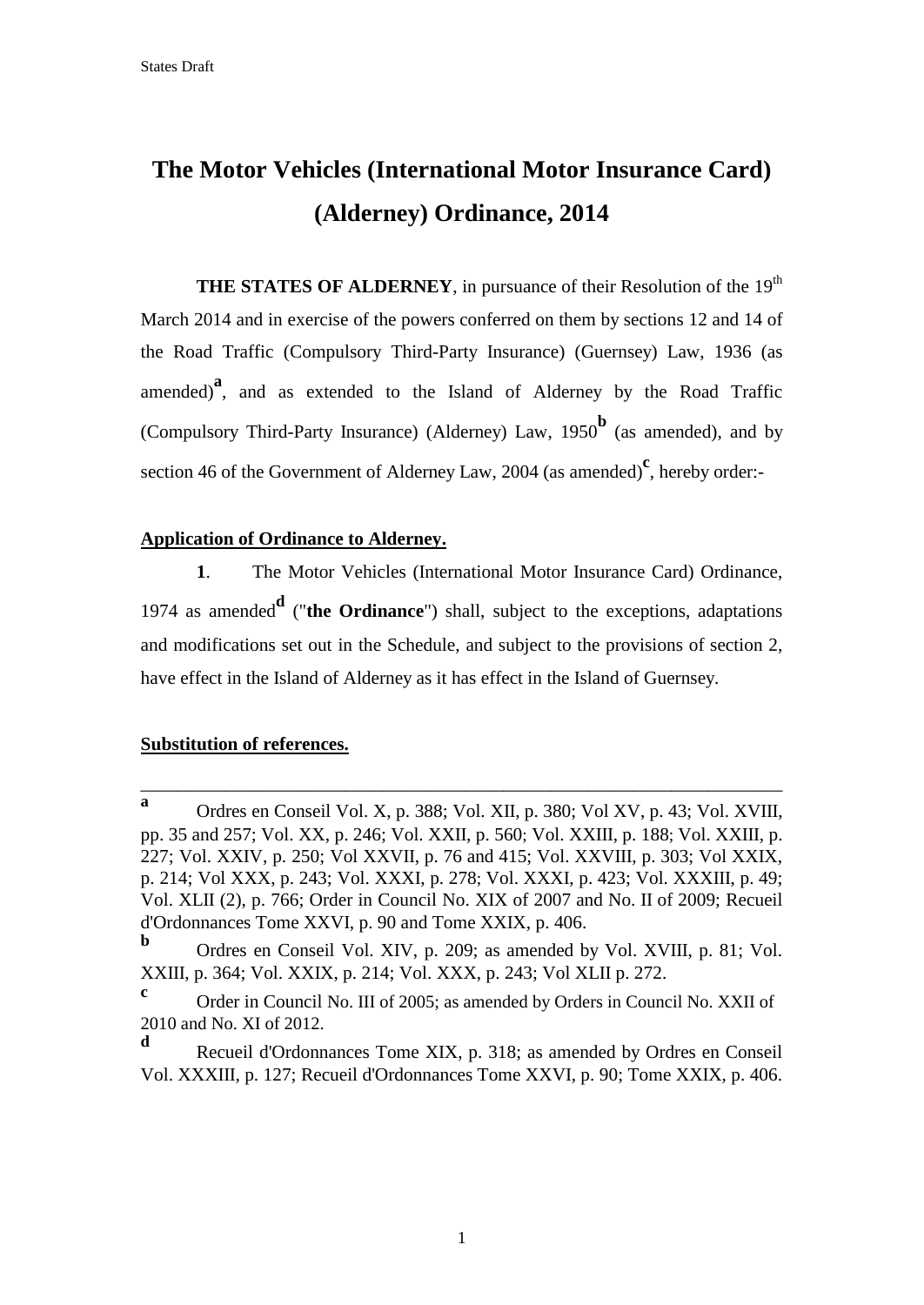**2.** In the Ordinance as it has effect in the Island of Alderney pursuant to the provisions of section  $1 -$ 

- (a) a reference to Guernsey shall be deemed to include a reference to Alderney and any cognate expression shall be construed accordingly, and
- (b) a reference to any enactment shall be deemed to include a reference to that enactment as amended and as extended to the island of Alderney by any other enactment including this Ordinance.

## **Repeals.**

**3.** The Motor Vehicles (International Motor Insurance Card) (Alderney) Ordinance, 1953 is hereby repealed.

## **Citation and commencement.**

**4**. This Ordinance may be cited as the Motor Vehicles (International Motor Insurance Card) (Alderney) Ordinance, 2014 and shall come into force on  $19<sup>th</sup>$ March, 2014.